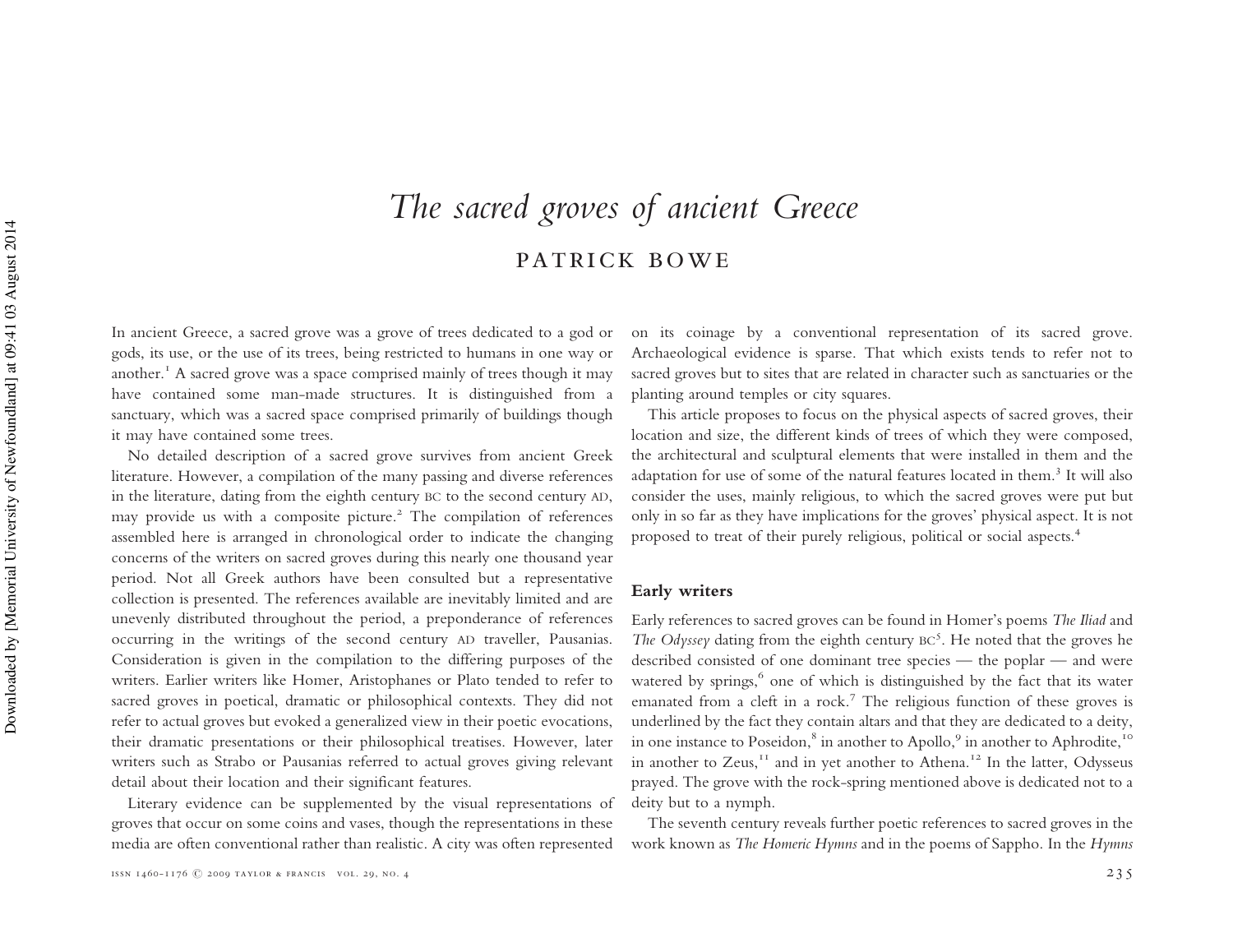we read of a grove dedicated to a nymph, in this instance, a dryad or treenymph<sup>13</sup> and we learn of the writer's concern that horses and mules coming to water at a spring in a holy grove might spoil its sacred atmosphere.<sup>14</sup> The implication is that the grove is not protected by a boundary wall. This kind of hazard does not concern Sappho when she conjures an image of 'cool streams' flowing through a sacred grove in one of her poems.<sup>15</sup> Like the groves of Homer, her grove consists of one tree species only. Significance should be attached to the fact that the tree species is the apple, because it makes Sappho the earliest writer to describe a sacred grove consisting of cultivated trees rather than wild trees. (It is often mistakenly assumed that the sacred groves of ancient Greece consisted of wild trees and never of planted trees.) The poetess refers further to her grove as 'shadowed with roses' by which she must mean that the orchard trees were under-planted with roses. The image of the sacred grove conjured by Sappho, with its fruit blossom in spring followed by the rose blossom in summer and the fruit hanging on the boughs in autumn, is one of the most evocative in ancient Greek literature.

References to sacred groves increase in number in the fifth century. In the early part of the century, the poet, Pindar, drew attention to the use of a sacred grove dedicated to Zeus at Nemea as a setting for contests and games.<sup>16</sup> This is the first reference in this compilation to this kind of activity in a sacred grove. Earlier references only note the limited activities of praying and, indirectly, of sacrificing.<sup>17</sup> It does not imply that there was a formal stadium constructed within the grove since games in early Greek history were held in informal surroundings. Pindar also alerts us to the existence of a sacred grove in the Greek city of Camarina in Sicily that was dedicated to the city's protector, the war-god, Pallas.<sup>18</sup> This is an early reference to a sacred grove in a Greek city abroad.

In the latter half of the century, a character in one of Sophocles' plays, Trachiniae, mentions a grove with altars sacred to Zeus at Cape Cenaeum in Euboea.<sup>19</sup> In two further plays, unacceptable behaviour in a sacred grove forms part of the drama's plot. In Electra, the father of the heroine is punished for shooting a stag in a grove dedicated to Artemis.<sup>20</sup> In Oedipus at Colonus, a stranger unwittingly wanders into a grove dedicated to the 'Maidens', entry into which was strictly prohibited.<sup>21</sup> During the same period, Herodotus described a historical instance of unacceptable behaviour in a sacred grove. In this the Spartan king, Kleomenes, set fire to a sacred grove belonging to his enemy the Argives and was punished for his transgression.<sup>22</sup> These are the earliest literary references to regulations restricting human behaviour in sacred groves and to the punishments that were inflicted on those who transgressed.

Writing towards the end of the century, the playwright, Aristophanes focused his attention on the expectations of those taking part in rituals in a sacred grove. In his play, *Women at the Thesmophoria*, the chorus asks the goddesses to whom a grove is dedicated (and into which men are not admitted) to reveal themselves to the women during the course of their rituals.<sup>23</sup> The form that these rituals might have taken is suggested in a later play, The Frogs. In it, the chorus join the women and girls in a sacred grove in order to dance in a circle all night by torchlight.<sup>24</sup> This allows us to picture the clearing or ritual zone within a grove that might be required to accommodate such a dance. Level ground of a round-ish shape cleared of vegetation is suggested. The chorus describes the grove as 'flower-bearing', suggesting that the ritual described is taking place in spring, the season when the Greek flora is in full bloom.

Two works by the philosopher, Plato, from the first half of the fourth century, amplify our understanding of the practical ways in which a grove might be irrigated. In the dialogue, Critias, Plato conjures an image of a mythical island called Atlantis where a sacred grove of Poseidon is irrigated by the overflow of water from the island's public baths.<sup>25</sup> In another dialogue, Laws, he prescribes irrigating a sacred grove by piped water from nearby springs.<sup>26</sup> Both these references imply the existence of a system of man-made canals or channels in at least some sacred groves.

Sappho described an imaginary grove that consisted of planted rather than natural woodland. The writer, Xenophon, provides evidence of an actual grove of this kind. He records that cultivated fruit trees comprised the sacred grove surrounding the temple that he built to Artemis on his estate.<sup>27</sup> Further evidence that a sacred grove might consist of planted trees is implied in the offer of Philip of Macedon to provide 'plants and gardeners' to restore a sacred grove at Nicephorium.<sup>28</sup>

At the turn of the millennium, Strabo, the geographer, made a number of references to sacred groves in the Greek countryside. He noted two sacred groves that contained stadiums within them: the grove of wild olive trees in front of the temple at Olympia<sup>29</sup> and a grove in the suburbs of Nicopolis in northern Greece.<sup>30</sup> These are the earliest references to a formal stadium within a grove and, indeed, to any built element within a grove apart from altars and irrigation channels. Strabo described a number of groves consisting of one tree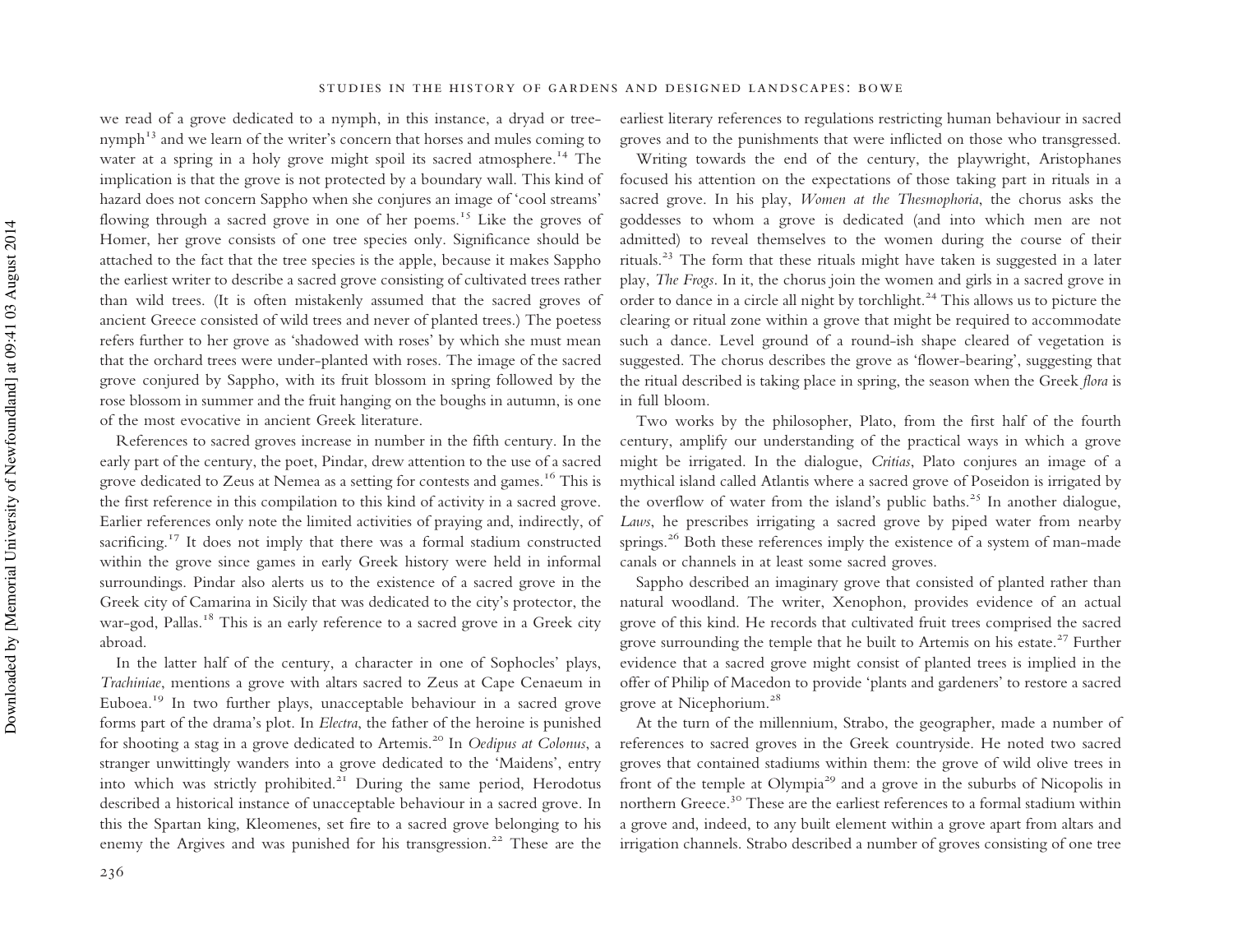species only. The grove around the temple of Samian Poseidon at Samicum was composed of wild olive trees,<sup>31</sup> the Isthmian grove near Corinth was composed of pine trees $32$  and the grove associated with the temple of Apollo on the island of Chios was composed of palm trees.<sup>33</sup> (In one section of his book, Geography, Strabo turns aside unexpectedly from his main theme to warn the reader of writers who describe sacred precincts as 'sacred groves' even though they are bare of trees.<sup>34</sup>)

## Pausanias

Our most extensive knowledge of the sacred groves of ancient Greece derives from the Guide to Greece written by Pausanias in the second century AD.<sup>35</sup> Although he was writing long after the Romans had overtaken Greece, he was concerned to record from first-hand observation the traditional sites and customs of his country.<sup>36</sup> The accuracy and authenticity of his observations is generally accepted.<sup>37</sup> (When he has on occasion not personally visited a site and relies on hearsay evidence, he usually says so.) Unlike the previous authors quoted, Pausanias had a wide range of interests. In addition to his interests in religion, history, art and architecture, he was interested in the natural world. He was therefore in a unique position to record the various elements of a sacred grove, its history, rituals, buildings, sculpture and its vegetation.

Pausanias recorded the varying locations of sacred groves. The sacred grove of Pontinos, stretching from Mount Pontinos to the sea and bounded on either side by rivers, was located deep in the countryside.<sup>38</sup> By contrast, the grove containing the sanctuary of the Kaberoi at Anthedon was located in the middle of the city.<sup>39</sup> This illustrates the varying sizes of groves, those in the country like that of Pontinos, because of the availability of space, sometimes stretching over large tracts of land, whereas groves located within the walls of a city, because of the shortage of space, were necessarily small. The location of a grove must have determined its form and layout. The sacred wood of the Muses was located high on Mount Helikon<sup>40</sup> and so probably needed some modifications of the ground levels to create appropriate ritual zones. The sacred wood of Love at Leuktra was, by contrast, located in such low-lying ground that it flooded in winter and so probably needed drainage to ensure access. <sup>41</sup> Some sacred groves were closely associated with a sanctuary. The grove of Megalopolis was located within a great sanctuary.<sup>42</sup> By contrast, a sacred wood at Trikolonoi was so large that it surrounded a sanctuary of Poseidon<sup>43</sup> and the grove of Aphrodite at Patrai directly adjoined a sanctuary of the goddess.<sup>44</sup>

The primary use of a sacred grove was a religious one (figure 1). Pausanias recorded some of the religious rituals that took place in groves. They included ceremonial dancing, feasting and the offering of sacrifices for which appropriate zones would have been provided. In the grove of Artemis Karyatis, girls performed a traditional dance around the figure of the goddess.<sup>45</sup> In the grove of Pyraia, men feasted.<sup>46</sup> At an altar in the grove of Myonia near Phokis sacrifices to the gods were made at night.<sup>47</sup> Since many rituals took place at night by torchlight, it must have been important that they took place in substantial clearings to avoid the danger of setting the vegetation of the grove on fire, especially if the remains of sacrificial victims were burned on the altars. Some rituals like those performed in the grove of Kabeiran Demeter near Thebes were secret.<sup>48</sup>

During a seven-day festival of Demeter in the sacred grove at Mysaion, religious and recreational activities were combined. The Guide to Greece records that the men were obliged to withdraw from the grove on the third day of the festival, leaving the women to perform designated rituals overnight. On the following day, a reunification with much jollity was affected.<sup>49</sup> Although many such ceremonies contained an element of enjoyment and recreation, it would seem that a few groves described by Pausanias were

"Image not available online, please see print version"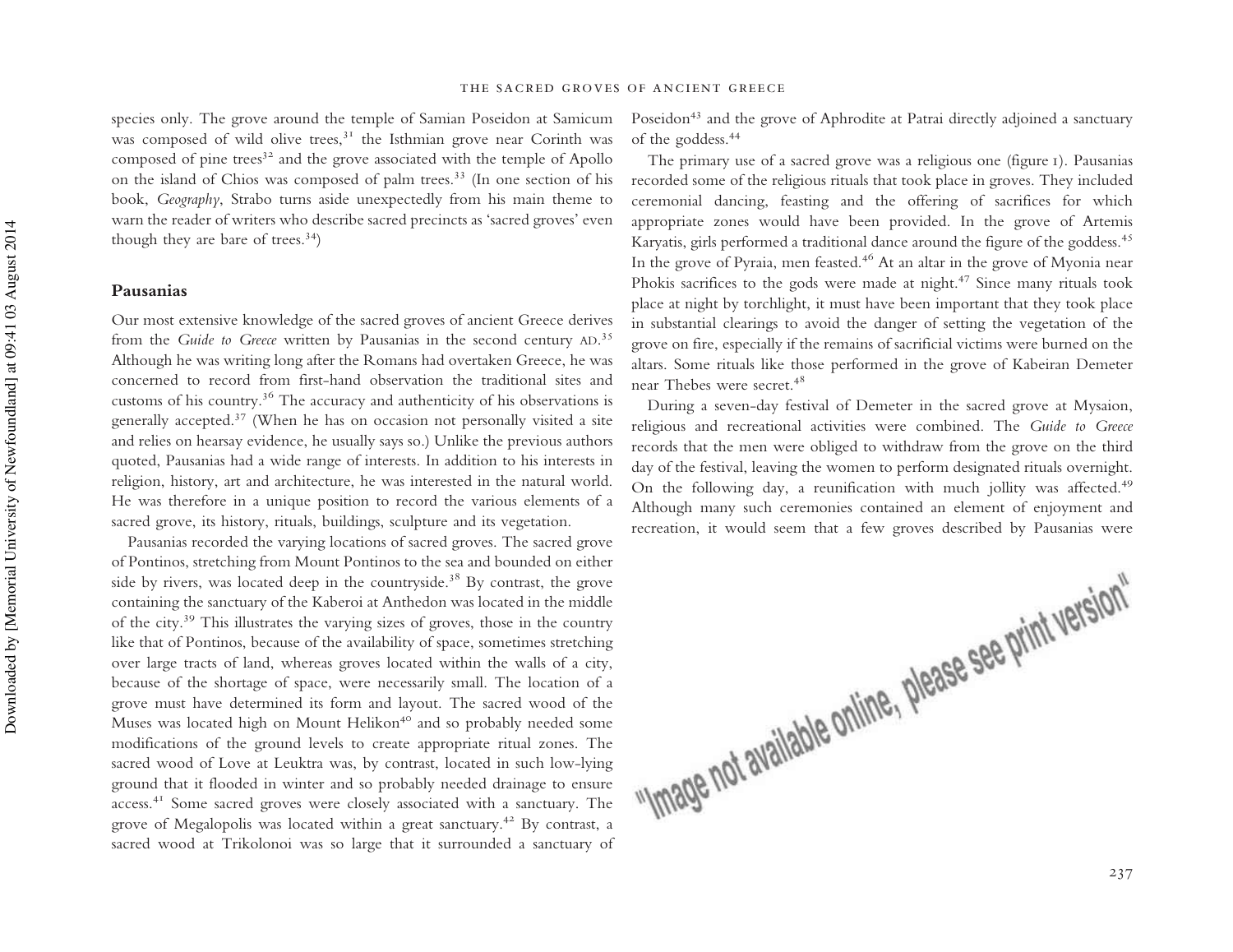available for purely recreational activities. His Guide to Greece describes the sacred grove at Patrai as 'a delightful place for idling in the summer' and as traversed by 'very good rides'.<sup>50</sup> The sacred wood at Pharai was also enjoyed recreationally. The trunks of its plane trees were so large and hollow from age, that 'parties were given inside the trunks and as many as feel like it sleep there afterwards'.<sup>51</sup>

Access to the various built elements and their associated clearings within a grove must have involved a path system leading from the grove's entrance as well as leading from one built element to another (figure 2). The character of the paths, presumably, depended on the amount and frequency of access required. In some groves, great public festivals were held. They must have required the provision of wide, easy pathways along which a large group of celebrants might process. These pathways may have been akin to those

must have been devised around them. In the case of a sacred grove at  $\frac{\text{Meas}}{\text{m}^2}$  (The constraints of right of the case of a sacred grove at  $\frac{\text{Meas}}{\text{m}^2}$  is  $\frac{\text{Meas}}{\text{m}^2}$  and sculpture in a grove. In some

Pausanias describes as 'rides' in his description of the sacred grove at Patrai. Regular maintenance must have been required to keep these open. In those groves that were accessed by smaller groups only, narrower paths could have been provided. Such was probably the case in the grove of Demeter in the Marsh in Arkadia, $5^2$  as entry was only allowed to women, or in the case of the sacred wood of Geronthrai, which was out of bounds to women during the annual festival of Ares.<sup>53</sup> Yet narrower paths would have sufficed in the case of groves entry to which was restricted to the priesthood such as the grove of Artemis the Saviour at Pellene that was reserved only for priests<sup>54</sup> and the grove of Hera at Aigion as priestesses only were allowed to set eyes on her statue in the grove.<sup>55</sup> A continuing adaptation of the path system must have been required in the grove of Hyrnethe near Epidauros since the human use of its trees, not even of naturally fallen boughs, was absolutely forbidden.<sup>56</sup> As they had to be allowed to remain where they  $fell^{57}$  new lines of access paths Megalopolis grove, no paths at all can have been visible since entry was forbidden to all human beings — it must have been a true wilderness.<sup>58</sup>

A similar analysis can be made with respect to the size and shape of the clearings or ritual zones required for rituals around the altars, temples, shrines and sculpture in a grove. In some instances rituals were informal so that it must have been difficult to assess the requirements but in other cases, as in the grove of Demeter in Mysaion, the ritual was codified and formalized and so a more precise determination of the size and shape of the ritual zone could be determined.

Pausanias was careful to record the tree composition of some sacred groves. <sup>59</sup> He recorded some groves consisting of one tree species only, others with two species, yet others with many species and also some consisting only of fruit trees. Cypress trees<sup>60</sup> characterized the Kraneion grove before Corinth<sup>61</sup> as well as the grove on the acropolis of Phlious.<sup>62</sup> The cypress tree is appropriate in the dry shallow soils of an acropolis (figure 3). The Guide to Greece also records that the grove of Black Demeter on Mount Elaion,<sup>63</sup> the wood of Demeter of the Korythians<sup>64</sup> and the grove in Messenia that was used for initiations into the Eleusinian mysteries<sup>65</sup> were all of oak trees.<sup>66</sup> Oak trees need a location with a fertile soil and a deep root run in order to thrive. Pausanias noted one grove, at Korseia, that was mostly of evergreen oak.<sup>67</sup> Another grove, that of Pontinus was mostly of plane trees.<sup>68</sup> Yet another, the holy grove of Apollo at Klaros consisted of ash trees.<sup>69</sup>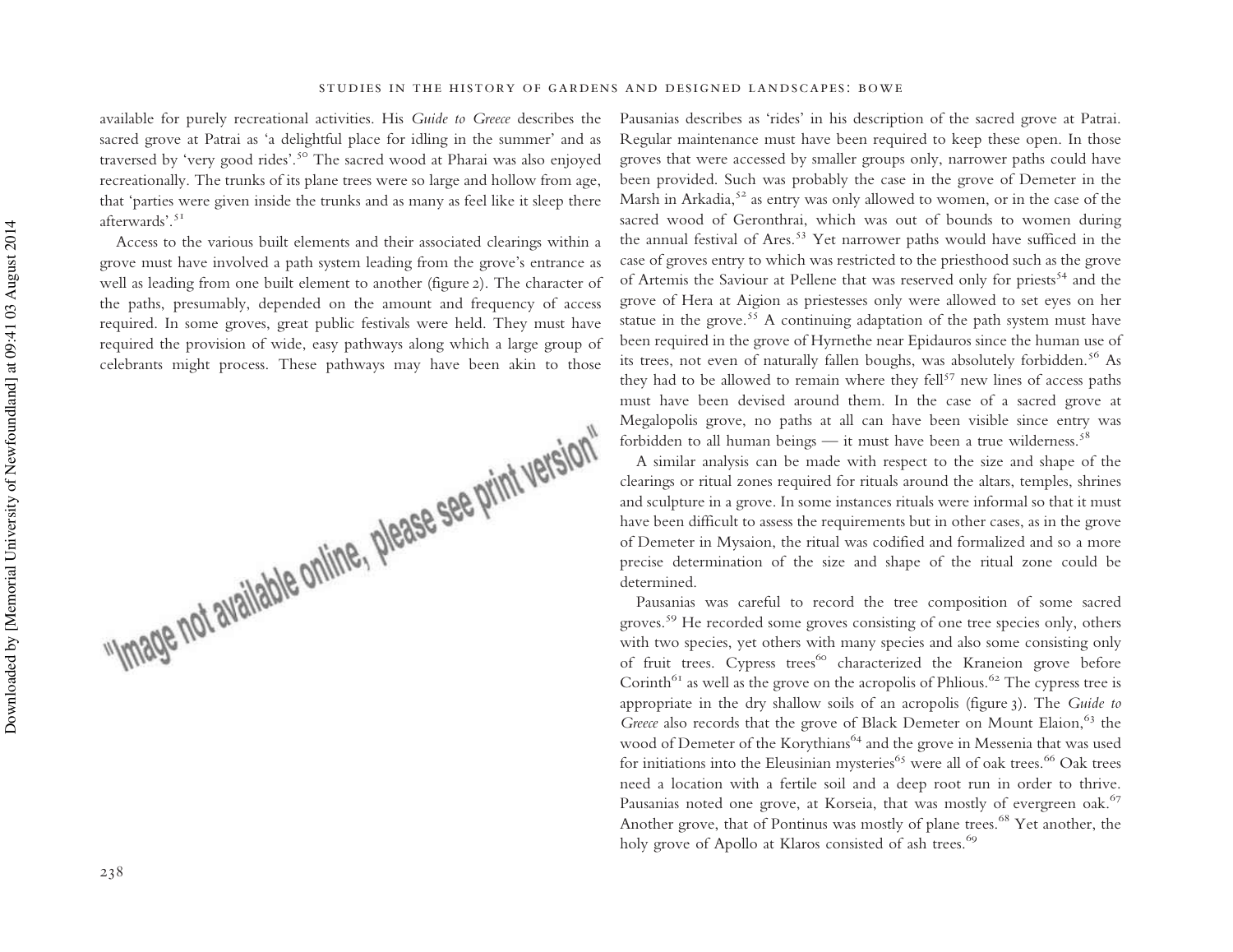Downloaded by [Memorial University of Newfoundland] at 09:41 03 August 2014 Downloaded by [Memorial University of Newfoundland] at 09:41 03 August 2014

Pausanias, unlike earlier writers, described some sacred groves that contained a mixture of trees. A mixture of two tree species, cypress and pine, characterized the sacred grove he saw at Naupaktos.<sup>70</sup> Fruit trees and other trees were mixed in the grove around the sanctuary of Artemis Kalliste at Wells in Arkadia.<sup>71</sup> More diverse still was the planting in the grove of Mysaion in Aschaia. It was comprised of 'all kinds of trees'.<sup>72</sup> In a phrase that is probably an exaggeration, the grove of Apollo at Gryneion was described as containing 'every wild tree that can give pleasure by its sight or scent'.<sup>73</sup>

Most of the above-mentioned trees may be designated as 'forest trees' that grow to a considerable stature. Early writers such as Sappho, Pindar, Xenophon and Strabo described groves of fruit trees that are smaller in stature. Pausanias confirms the use of fruit trees in groves in his time also. The grove of Apollo at Kyrtones consisted entirely of fruit trees.<sup>74</sup> Olive trees, of the wild rather than the cultivated variety, distinguish the grove sacred to

comprised a sacred wood near Pharai in Achaia.<sup>76</sup>

Hymethe near Epidauros<sup>75</sup> and bay trees, also relatively small of stature,<br>
This compision of references indicates that the majority of sacred grove-<br>
consisted a dominant tree species, of evergence to account of stature This compilation of references indicates that the majority of sacred groves consisted of a dominant tree species, of evergreen trees like cypress, pine or evergreen oak or of deciduous species like oak, plane or ash. Later writers do not echo Homer's references to sacred groves of poplar trees. References in the Guide to Greece to sacred groves that consisted of a mixture of trees rather than a single trees species are more rare. Some groves consisted entirely of smaller trees such as fruit trees.

Pausanias was the first writer to record built elements, other than stadiums and altars, within a sacred grove. Of the built elements the first to strike a visitor must have been the boundary walls and entrances. The Guide to Greece records a boundary wall protecting the grove of Artemis the Saviour at Pellene.<sup>77</sup> What is described as a stone 'barrier' demarcated the grove in the sanctuary of the Great Goddesses at Megalopolis,<sup>78</sup> as did another 'barrier' at the grove of the Mistresses at Akakesion.<sup>79</sup> The evidence of contemporary coins suggests that, in some instances, boundary walls were lined on the interior with open colonnades (figure 4). Pausanias noted that the boundary of the grove of Asklepios in Epidauros was delineated not by a wall but by a series of free-standing stones at intervals along its length.<sup>80</sup>

The line of a boundary wall must have been broken in order to provide an entrance to a grove. Pausanias noted that the entrance to the Altis grove at Olympia was wide enough to accommodate processions.<sup>81</sup> Multiple grove entrances were also recorded. Pausanias described the two distinct entrances to the grove of Artemis of the Lake at Patrai. One led directly from the city's marketplace, the other, from the city's stoa or colonnades, was designed to give access to two sanctuaries located within the grove.<sup>82</sup> The approach to the grove entrances was also given consideration. Pausanias recorded that the approach to the entrance of the Grove of the Muses on Mount Helikon was along a straight road. $83$  A straight line of pine trees marked the entrance to the grove in which the Isthmian Games were held.<sup>84</sup>

Pausanias is the first writer in this compilation to record temples and shrines within a sacred grove. As might be expected, the principle temple in a grove honoured the grove's dedicatee. Zeus was celebrated with a temple of Zeus in the Altis grove at Olympia<sup>85</sup> and Artemis with a temple of Artemis in the grove of Artemis near Kaphyai.<sup>86</sup> A subsidiary shrine might be devoted to a secondary deity. The distinction between a temple and shrine is often made on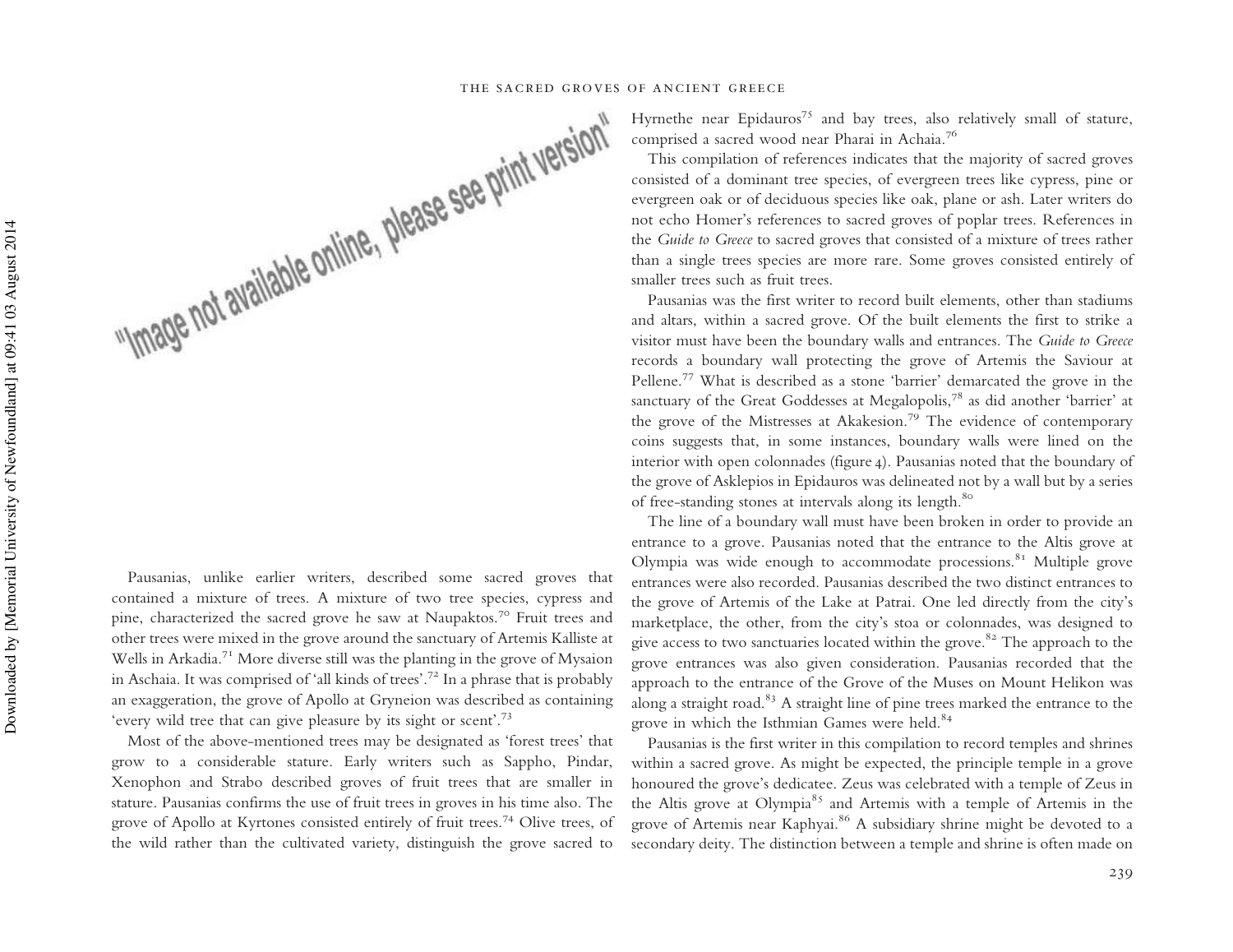studies in the history of cardens and designed landscapes: bowe<br>Image not available online, please see print version"

the basis of size, the former being the greater, but it is also made on the basis of the location of the votive statue, that of a temple being inside, that of a shrine may be on the exterior as was the case in the shrine of the sea god, Palaimon, in a grove on the isthmus of Corinth (figure  $\varsigma$ ). A subsidiary shrine honoured Artemis in Asklepios' grove at Epidauros<sup>87</sup> and a subsidiary shrine honoured Herkyna in the Trophonios' grove at Lebadeia (figure 6).<sup>88</sup>

Pausanias described other assorted structures that featured in sacred groves. Most impressive of all those noted by him were the stadium and fountain house within the grove of Asklepios at Epidauros.<sup>89</sup> Tripods, ornamental vessels raised high on supports, were a notable addition to the grove of the Muses on Mount Helicon.<sup>90</sup> An altar of 'natural stones', rather than, presumably, dressed stones, stood in a wood of the Dioskouroi at Pharai.<sup>91</sup> Pausanias described a variety of structures within the cypress grove before the city of Corinth: in addition to an enclosure dedicated to the mythological hero Bellerophon, there was a shrine to Black Aphrodite as well as the burial place

of the legendary Corinthian beauty, Lais.<sup>92</sup> Such an array of built elements in a grove must have been reflected in a variety and complexity of ritual.

Although Pausanias noted that the grove sacred to the Dioskouroi near Pharai contained no temples or statues, many groves did.<sup>93</sup> Pausanias described a figure of Hermes as standing 'in the open air in a grove at Korseia'.<sup>94</sup> The Guide to Greece is the earliest text in this compilation to describe sculpture in a sacred grove.

Grove sculpture usually bore a religious, mythological or cultural message. The most noteworthy sculpture in a grove usually represented the dedicatee. In the grove of Asklepios at Epidauros, Pausanias noted a statue of Epione Asklepios.<sup>95</sup> In the Karnasion grove in Messenia, he noted a statue of Karnasion Apollo. Subsidiary statues honoured deities other than the dedicatee. The Guide to Greece records that the sacred wood of Apollo at Kyrtone had a figure of Artemis in addition to that of Apollo.<sup>96</sup> The Karnasion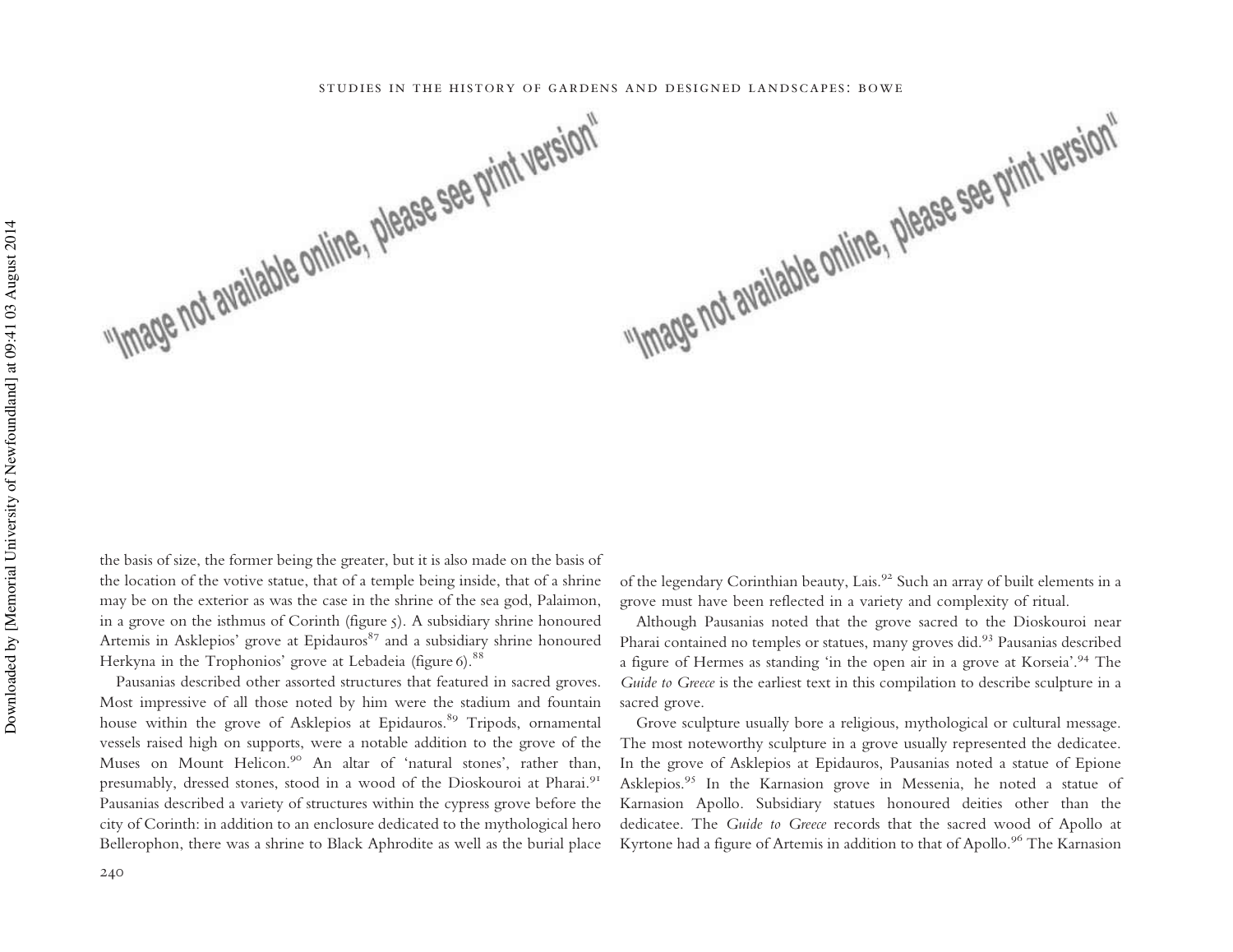innage not available online, please see print version"

grove had statues of Demeter's daughter and of Hermes carrying a ram in addition to the statue of Karnasion Apollo.<sup>97</sup> Pausanias described the figure of Demeter in the Pontinos grove as 'seated' that may imply that most grove statuary was of a standing figure.<sup>98</sup> Not all grove statuary represented a deity. It might represent a legendary or epic figure. For example, the sacred wood before Corinth boasted a sculpture of a lioness holding a ram in its front paws. As the sculpture stood over the grave of the legendary beauty, Lais, the subject may have been chosen to represent her compelling power over men (figure  $7$ ).  $99$ 

Although most grove statuary was carved in weather-resistant stone, one piece, the figure of Aphrodite in her grove at Patrai, was in wood, only the face, hands and feet being carved in stone.<sup>100</sup> The figure of the tutelary goddess in the grove of Artemis of the Lake was entirely in wood but it was not kept

permanently in the grove only being carried in during the goddess's annual festival.<sup>101</sup>

Of the arrangement of the sculpture in a sacred wood, Pausanias gave a detailed account in his description of the grove of the Muses on Mount Helikon. Stone portraits of Eupheme, the nurse of the Muses, and of Herakles' music teacher, Linos, were positioned on the approach to the grove.<sup>102</sup> Immediately inside the grove were statues of all nine Muses. Deeper in the grove's interior were located further statues of the Muses, this time arranged in three groups of three. Elsewhere in the grove were subsidiary figures of those gods that people associated with the Muses as well as portrait statues of distinguished poets and musicians.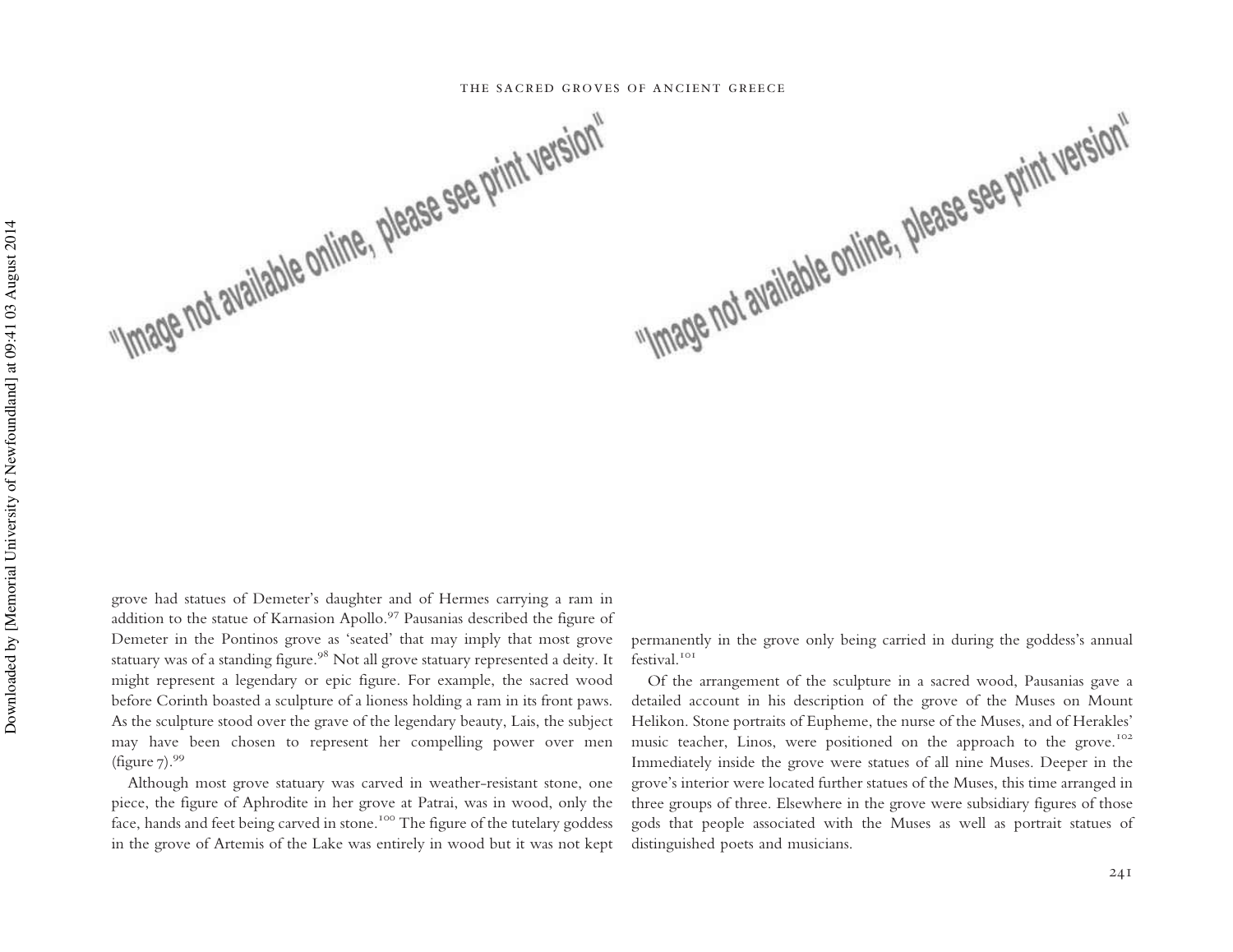studies in the history of gardens and designed landscapes: bowe

consisted of a cultivated olive and a wild olive growing from the same<br>neutrally and was not received of a cultivated of a cultivated of a wild olive growing from the same<br>neutrally and was not received from the same<br>neut

rootstock, a phenomenon that was especially remarkable as it had occurred naturally and was not the result of ingenious human grafting.<sup>109</sup>

Pausanias also mentioned individual trees that were considered sacred. Certain designated olive trees located on farms in the Athenian countryside were considered sacred — their olives supplied the oil for the prizes given during the great Athenian festival, the Panathenaic Festival. Anyone who dug up or cut down one of these trees was punished by death.<sup>110</sup> Some trees were sacred by reason of their association with a sanctuary or an altar (figure 9). An oak tree growing next to the sanctuary of the god, Pan, in Tegea was itself considered sacred to the god.<sup>111</sup> A giant cedar tree in Arkadia was thought of as sacred simply because a wooden figure of Artemis had been placed in it.<sup>112</sup> Two venerable trees, a willow and a chaste tree, the latter considered the oldest tree of its time, were notable in the sanctuary of Hera on Samos.<sup>113</sup>

"Image not available online, please see print version"

Pausanias noted how a prominent natural feature of a grove such as a cave, a rock, a stream or a tree might be identified and elaborated as a location for worship and ritual (figure 8). A cave in a sacred oak wood at Elaion had an altar erected within it.<sup>103</sup> A cave in the sacred wood of Trophonius at the source of the river Herkyna had statues positioned in it.<sup>104</sup> A natural spring might also be highlighted as in the case of a spring that issued from a rock in the grove of Apollo at Kyrtone<sup>105</sup> or as in the case of that over which a statue of Demeter stood in the grove of Karnesion Apollo near Pharai.<sup>106</sup>

Multiple springs characterized the sacred grove of Mysaion $107$  as they did the sacred wood at Marios.<sup>108</sup> It is reasonable to assume that a grove with a spring or springs had an outlet or outlets for the water traversing through the grove. This might be in the form of a natural stream or streams or in the form of a man-made channel or channels, as suggested by Plato.

Another natural focus in a grove might be an unusual tree. The Guide to Greece notes a remarkable tree in the grove of the Mistress at Akakesion. It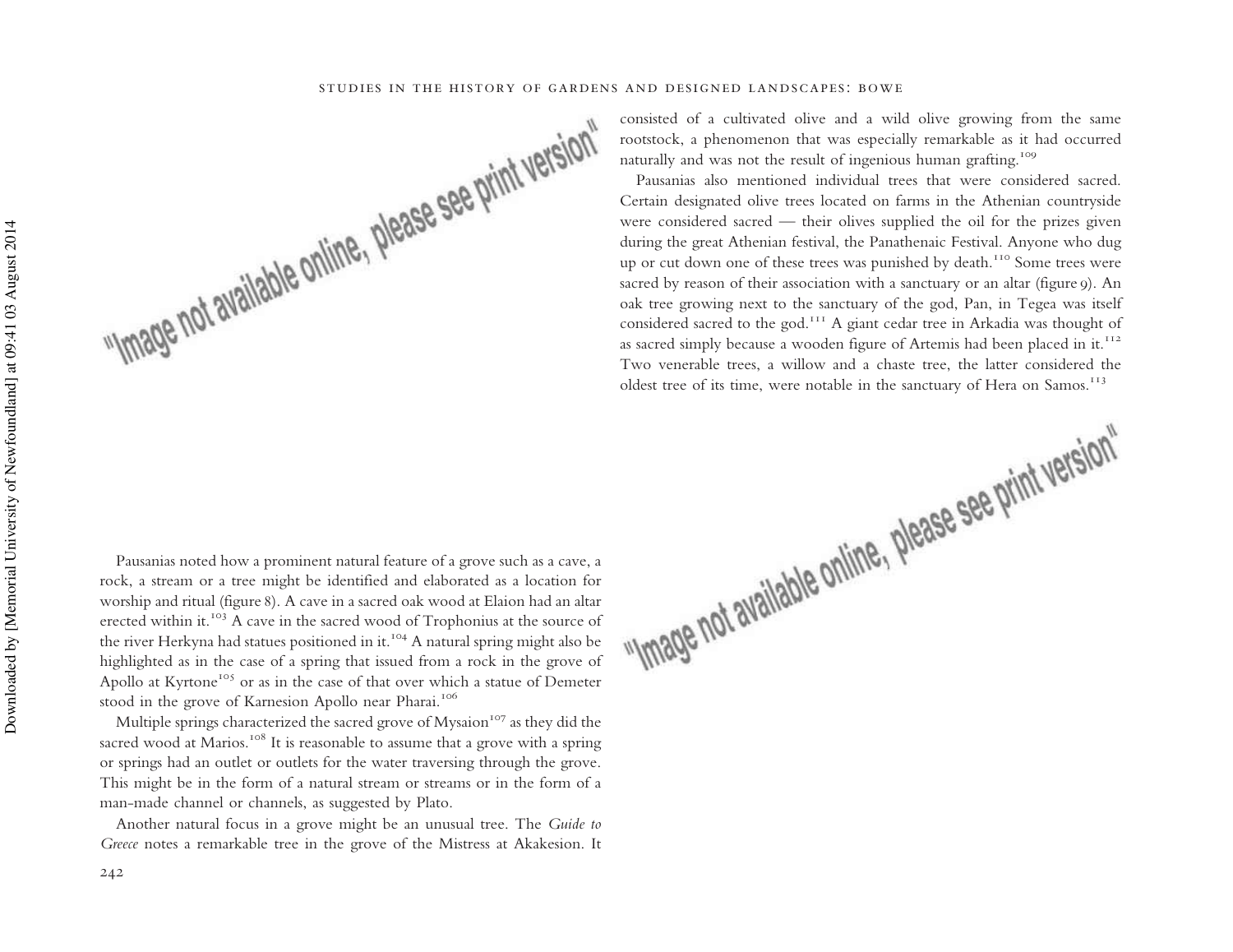After a venerated tree died, its remains might be conserved in a temple or sanctuary. Pausanias remarked that the remains of a plane tree, thought to be that mentioned by Homer in The Iliad, was treasured in the temple of Artemis at Aulis<sup>114</sup> and that what remained of the arbutus tree under which, it is believed, Hermes was raised, was kept in the Champion's Sanctuary at Tanagra.<sup>115</sup>

# Conclusion

The composite picture that is derived from this compilation of literary references to sacred groves is necessarily incomplete. However, it is sufficient for us to see that sacred groves held a significant place in ancient Greek life over ten centuries. They formed significant landmarks in the landscape, both urban and rural. Geographers described them. Poets evoked them. Philosophers discussed them. In them, natural woodland was conserved and new wood planted, primarily for religious, but also for recreational, purposes. Architectural and sculptural elements were disposed. Prominent natural features were highlighted. Some individual trees, being considered sacred, were also conserved. In these various activities, the beginnings of the Western tradition of designed landscapes can be found.

Dublin

# **NOTES**

- 1. The published literature on the sacred groves of ancient Greece is sparse. Only an unpublished thesis treats of the subject specifically. See D. E. Birge, Sacred Groves in the Ancient Greek World, PhD diss., Department of Ancient History and Archaeology, University of California, Berkeley, 1982. For a shorter but published treatment see D. Birge, 'Trees in the Landscape of Pausanias' Periegesis', in Susan Alcock and Robin Osborne, Placing the Gods: Sanctuaries and Sacred Space in Ancient Greece (Oxford: Clarendon Press, 1992). Birge focuses on the religious, social and political background of sacred groves rather than on their more physical aspects. Some references to sacred groves can be found in articles on the ancient Greek garden. See Massimo Venturi Ferriolo, 'Homer's Garden', Journal of Garden History, ix/2, 1989, pp. 86–94, and Maureen Carroll-Spillecke, 'The gardens of Greece from Homeric to Roman times', Journal of Garden History, xii/2, 1992, pp. 84–101.
- 2. Archaeological evidence for sacred groves is also sparse. Some is only indirectly related. The discovery of planting pits around the Hephaiston in Athens and at the temple of Zeus in Nemea provides evidence only of the planting of trees in the vicinity of temples and not of independent sacred groves.
- 3. The religious aspects of sacred groves, especially in connection with the ritual of sacrifice, are treated in Rod Barnett, 'Sacred Groves: Sacrifice and the Order of Nature in Ancient Greek Landscapes', Landscape Journal, 26/2, 2007, pp. 252–269.
- 4. D. Birge as in Alcock and Osborne above.
- 5. Alsos is an ancient Greek word which Homer used to refer to a sacred grove.
- 6. Homer, The Iliad ed. Samuel Butler (Project Gutenberg edition, 1898), book 23, line 138.
- 7. Homer, The Odyssey ed. Samuel Butler (Project Gutenberg, 1898), book 17, line 2004.
- 8. Homer, *The Iliad*, as above, book 2, line 505
- 9. Homer, The Odyssey, as above, book 20, line 275.
- 10. Ibid., book 8, line 359.
- 11. Homer, The Iliad, as above, book 8, line 41 and The Odyssey, as above, book 6, line 289.
- 12. Homer, The Odyssey, as above, book 6, line 316.
- 13. Anonymous, 'Hymn 5, To Aphrodite', The Homeric Hymns (eds) Thomas Allen and E. E. Sikes (London: Macmillan, 1904), card 174.
- 14. Anonymous, The Homeric Hymns and Homerica trans. Hugh. G. Evelyn-White (Cambridge, MA: Harvard University Press; London: William Heinemann, 1914), card 225.
- 15. Sappho, Poems and Fragments trans. Stanley Lombardo (Indianapolis/Cambridge: Hackett Publishing, 2000) fragment 6.
- 16. Pindar, 'Nemean 2, For Timodemus of Achranae Pancratium', Odes, 1990.
- 17. See above for Homer's references to altars, presumably sacrificial altars, in a grove.
- 18. Pindar, 'Olympia 5, For Psaumis of Camarina, Mule Car Race', Odes, 1990.
- 19. Sophocles, Trachiniae, ed. Sir Richard Jebb (Cambridge: Cambridge University Press, 1892), line 750. For a detailed treatment of a sacred grove in one of Sophocles' plays, see D. Birge, 'The Grove of the Eumenides: Refuge and Hero Shrine in Oedipus at Colonus', The Classical Journal, 80 (1984), pp.  $I-I7$ . For a wider treatment of the landscape in Greek drama, see Jim Roy, 'The Landscape in Classical Greek Drama and Isolated Farms in Dramatic Landscapes' (eds) Graham Shipley and J. B. Salmon, Human Landscapes in Classical Antiquity (London: Routledge, 1996), pp. 98–118.
- 20. Sophocles, The Electra of Sophocles, ed. Sir Richard Jebb (Cambridge: Cambridge University Press, 1894), line 565.
- 21. Sophocles, The Oedipus at Colonus of Sophocles, ed. Sir Richard Jebb (Cambridge: Cambridge University Press, 1889), line 120.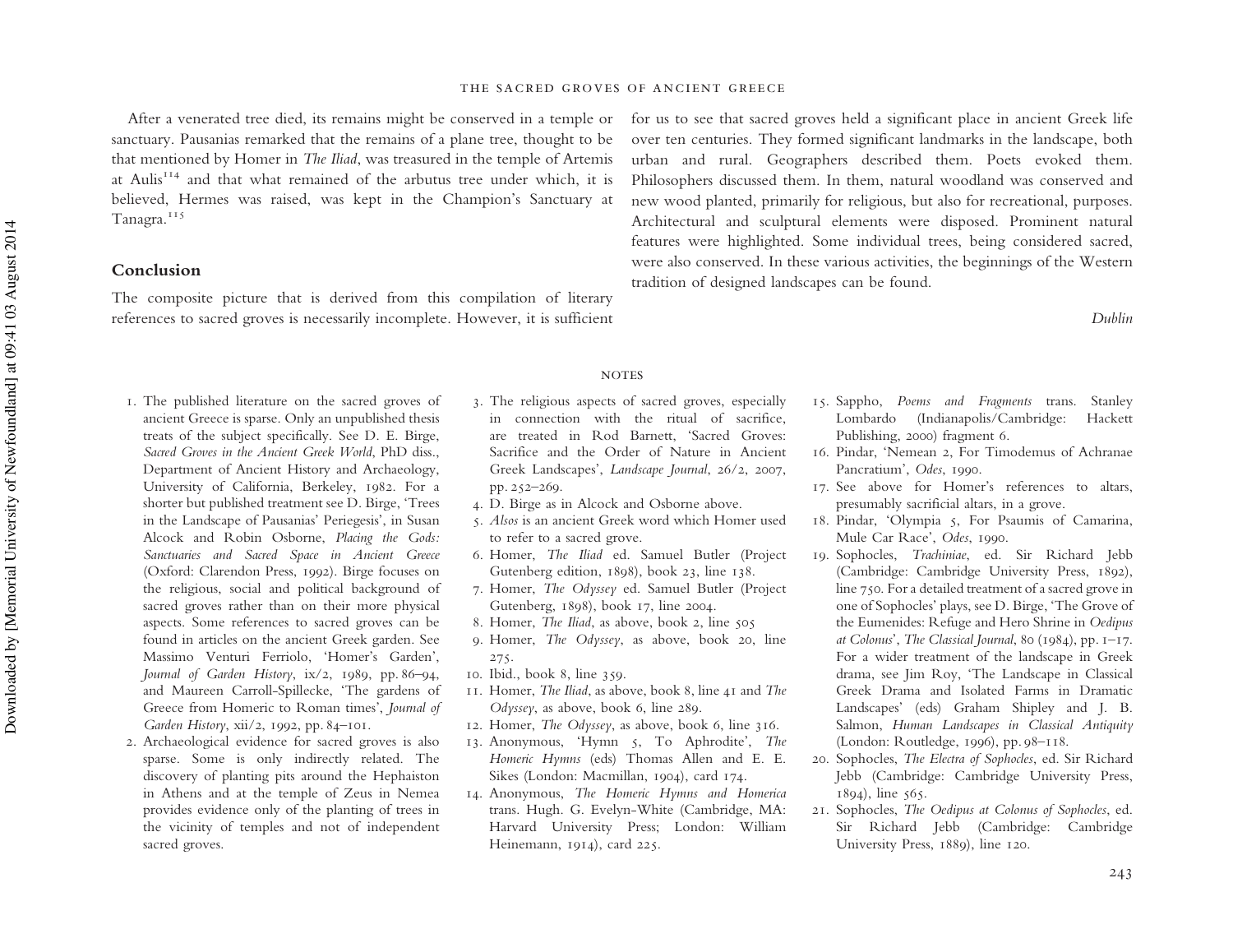- 22. Herodotus, The Histories, trans. A. G. Godley (Cambridge, MA: Harvard University Press, 1920), book 6, chapter 75, section 3.
- 23. Aristophanes, Women at the Thesmophoria, The Complete Greek Drama, Vol. 2, ed. Eugene O'Neill Jr. (New York: Random House, 1938), line 1148.
- 24. Aristophanes, Frogs, ed. Matthew Dillon (Perseus Digital Library, Tufts University), www.perseus. tufts.edu, line 438.
- 25. Plato, Plato in Twelve Volumes, 9, trans. W. R. M. Lamb (Cambridge, MA: Harvard University Press; London: William Heinemann, 1925), page 111.
- 26. Plato, Plato in Twelve Volumes, 10 and 11, trans. R. G. Bury (Cambridge, MA: Harvard University Press; London: William Heinemann, 1967 and 1968), page 761.
- 27. Xenophon, Xenophon in Seven Volumes, 3 (Cambridge, MA: Harvard University Press; London: William Heinemann, 1980), book 5, chapter 3, section 12.
- 28. Polybius, Histories, trans. Evelyn S. Shuckburgh (New York: Macmillan, 1889), 18.6.
- 29. Ibid. In the same section is a reference to a grove near Pylus dedicated to Demeter.
- 30. Strabo, The Geography of Strabo, ed. H. L. Jones (Cambridge, MA: Harvard University Press; London: William Heinemann, 1924), book 7, chapter 7, section 6.
- 31. Strabo, op. cit., book 8, chapter 3, section 14.
- 32. Strabo, op. cit., book 8, chapter 6, section 22.
- 33. Strabo, op. cit., book 14, chapter 1, section 20. These were probably Greek date palms, Phoenix theophrastus. A small relict population is still found on Crete and on the Turkish coast at Patara.
- 34. Strabo, op. cit., book 9, chapter 2, section 23.
- 35. The sacred grove is also referred to in myth and drama. In the myth of the Golden Fleece, the fleece is hung on an oak tree in a grove dedicated to Ares, the god of war. See Apollodorus, Apollodorus, The Library, 2, ed. Sir George James Fraser (Cambridge, MA: Harvard University Press; London: William Heinemann, 1921), book 1,

chapter 9, section 1. In Euripides' drama, Iphigenia in Aulis, a grove of Artemis is referred to as a location of sacrifices. See Euripides, The Plays of Euripides, 2, trans. E. P. Coleridge (London: George Bell & Sons, 1891), lines 185 and 1540.

- 36. Pausanias, Guide to Greece, trans. Peter Levi (London: Penguin, 1971).
- 37. Susan Alcock, 'Minding the Gap', eds Susan Alcock and Robin Osborne, op. cit., p. 258.
- 38. Pausanias, op. cit., 1/II, p. 220.
- 39. Pausanias, op. cit., 1/IX, p. 355.
- 40. Pausanias, op. cit., 1/IX, p. 369.
- 41. Pausanias, op. cit., 2/III, p. 98.
- 42. Pausanias, op. cit., 2/VIII, p. 451.
- 43. Pausanias, op. cit., 2/VIII, p. 458. Although a sacred wood usually belonged to one city, a grove near Patrai was held in common by the Ionians of the cities of Aroe, Anteia and Mesatis. See Pausanias, op. cit., 1/VII, Achaia, p. 276.
- 44. Pausanias, op. cit., 1/VII, p. 283.
- 45. Pausanias, op. cit., 2/III, p. 35.
- 46. Pausanias, op. cit., 1/II, p. 156.
- 47. Pausanias, op. cit., 1/X, p. 511.
- 48. Pausanias, op. cit.,1/IX, p. 361.
- 49. Pausanias, op. cit., 1/VII, p. 305.
- 50. Pausanias, op. cit., 1/VII, p. 283.
- 51. Pausanias, op. cit., 1/VII, p. 285.
- 52. Pausanias, op. cit., 2/VIII, p. 461.
- 53. Pausanias, op. cit., 2/I/II, p. 82.
- 54. Pausanias, op. cit., 1/VII, p. 304.
- 55. Pausanias, op. cit., 1/VII, p. 290.
- 56. A more detailed treatment of acts of violation of sacred trees and groves and their consequences can be found in Aslak Rostad, Human Transgression – Divine Retribution, Dr. Art thesis, University of Bergen, Norway, 2000, pp. 118–122.
- 57. Pausanias, op. cit., 1/II, p. 197.
- 58. Pausanias, op. cit., 2VIII, p. 451.
- 59. For a treatment of trees in everyday practical use in ancient Greece, see Russell Meiggs, Trees and Timber in the Ancient Mediterranean World (Oxford: Oxford University Press, 1982).
- 60. These were probably Cupressus sempervirens, natural

forests of which still survived in Greece at that time.

- 61. Pausanias, op. cit., 1/II, p. 134.
- 62. Pausanias, op. cit.,1/II, p. 160.
- 63. Pausanias, op. cit., 2/VIII, p. 478.
- 64. Pausanias, op. cit., 2/VIII, p. 500.
- 65. Pausanias, op. cit., 2/IV, p. 105.
- 66. These were probably Quercus robur, of which there were extensive natural forests in ancient Greece.
- 67. Pausanias, op. cit.,1/IX, p. 360. These were probably the native Mediterranean evergreen oak, Quercus ilex.
- 68. Pausanias, op. cit., 1/II, p. 220. These were probably the oriental plane, Platanus orientalis, a native of Greece.
- 69. Pausanias, op. cit., 1/VII, p. 243.
- 70. Pausanias, op. cit., 1/X, p. 511.
- 71. Pausanias, op. cit., 2/VIII, p. 459.
- 72. Pausanias, op. cit., 1/VII, p. 305.
- 73. Pausanias, op. cit., 1/I, p. 61.
- 74. Pausanias, op. cit., 1/IX, p. 359.
- 75. Pausanias, op. cit., 1/II, p. 196.
- 76. Pausanias, op. cit., 1/VII, p. 285.
- 77. Pausanias, op. cit., 1/VII, p. 304.
- 78. Pausanias, op. cit., 2/VII, p. 451.
- 79. Pausanias, op. cit., 2/VII, p. 465.
- 80. Pausanias, op. cit., 1/II, p. 193.
- 81. Pausanias, op. cit., 2/V, p. 241.
- 82. Pausanias, op. cit., 1/II, p. 160. It was not uncommon to have small sanctuaries within the boundaries of a grove. See the enclosure dedicated to Bellerophon in the cypress grove before Corinth. Pausanias, op. cit., 1/II, p. 134.
- 83. Pausanias, op. cit., 1/IX, p. 369.
- 84. Pausanias, op. cit., 1/II, p. 131.
- 85. Pausanias, op. cit., 2/V, p. 222.
- 86. Pausanias, op. cit., 2/VIII, p. 426.
- 87. Pausanias, op. cit., 1/I, p. 19.
- 88. Pausanias, op. cit., 1/IX, p. 392.
- 89. Pausanias, op. cit., 1/II, p. 195.
- 90. Pausanias, op. cit., 1/IX, p. 375.
- 91. Pausanias, op. cit., 1/VII, p. 285.
- 92. Pausanias, op. cit., 1/II, p. 135.